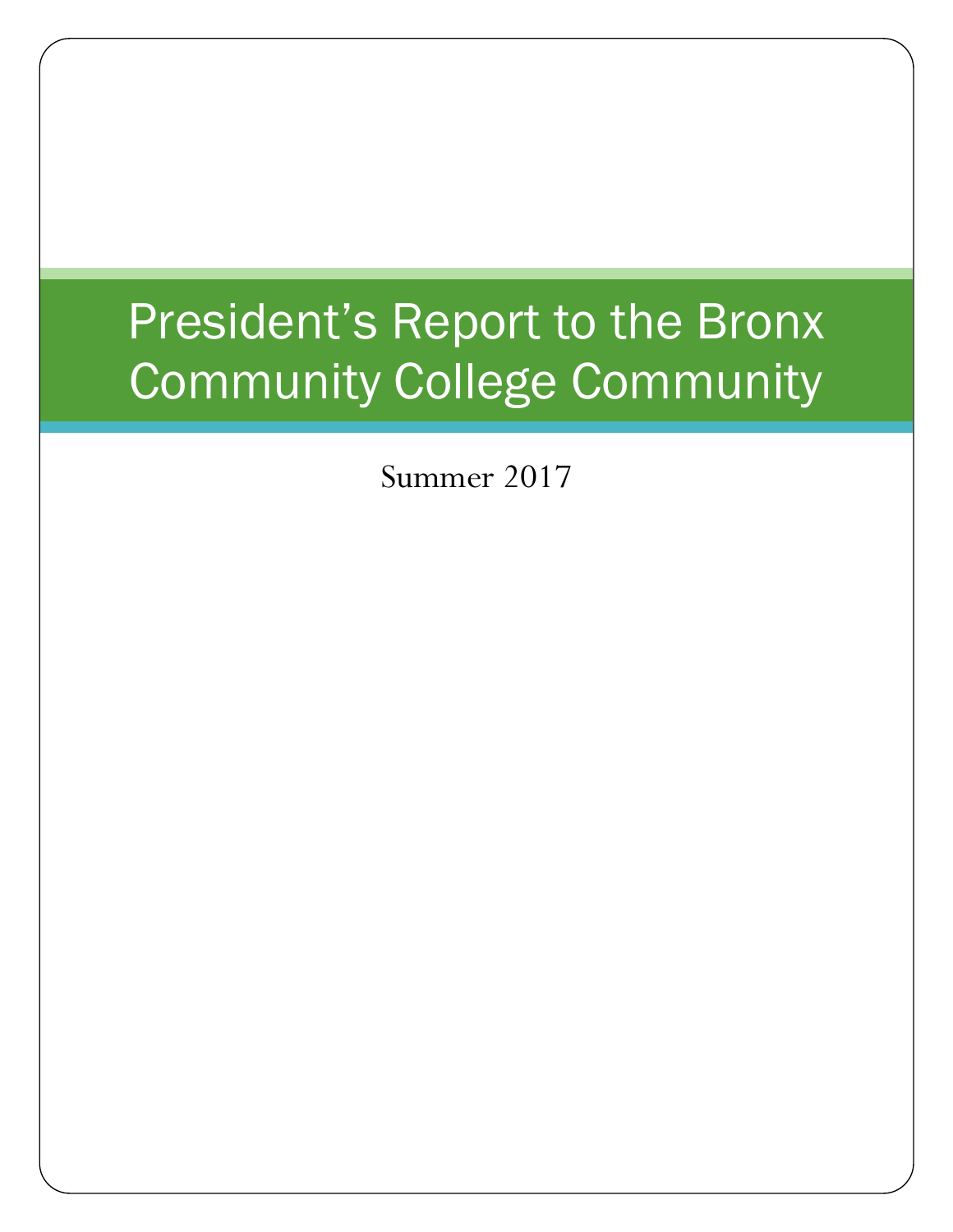## BRONX empire<br>COMMUNIT PRESIDENT'S REPORT TO THE BRONX COMMUNITY COLLEGE COMMUNITY Summer 2017

As this beautiful summer comes to a close, I would like to welcome each of you back to Bronx Community College for another great Fall semester. Since the end of the Spring 2017 semester, we have hosted ongoing summer classes, various camps, meetings, and a number of other interesting activities on campus. It will be nice to get back to the main business of the college and see the large body of students and bustle that I look forward to in the Fall. I am sure you are equally eager to welcome back our new and returning students on Friday, August 25th for the beginning of the Fall 2017 semester.

We are halfway through our 60<sup>th</sup> Anniversary Year and what a year it has been. Our 60<sup>th</sup> Celebration kicked off with the awarding of a New York City Council Proclamation honoring BCC on April 5<sup>th</sup>. They continued with on-campus celebrations on May 11th as BCC students, faculty, and staff showed their pride by wearing green and gold, designing sidewalk chalk art, tweeting, participating in student raffles and the African parade, and wrapping up at Colston Hall for birthday cake. In honor of this milestone, we launched the Distinguished Alumni Award and I am pleased to announce that five (5) alums have been chosen and will be announced at the Fall 2017 Convocation on Friday, September 8, 2017. I look forward to seeing all faculty and staff there for the debut of a special challenge and to welcome the newest members of the BCC family.

The executive team and I have spent much of this summer plan for the second half of our Jubilee Year and looking for ways to effectuate meaningful positive change over the 2016-2017 academic year and beyond. A Cabinet retreat was held on June 9<sup>th</sup> in Snow Hall to review the year, discuss the college's financial picture, and develop goals, objectives, and plans for the 2017-2018 academic year. The Senior Vice President and Provost also held a retreat for members of the Academic and Student Success team to focused more narrowly on a review of the 2015-2016 academic year and planning for ways to increase student success through better service and increased retention and graduation. Additional details from both retreats will be shared in greater detail with the College community at the upcoming Fall Convocation.

This semester, we will be continuing Chats with the President. This time is scheduled for students, faculty, staff, and members of the BCC community who wish to hold a brief conversation on any subject related to BCC. All appointments are limited to 25 minutes and must be scheduled in advance. To arrange an appointment, please email my Confidential Executive Assistant, Amirah Cousins Melendez, at [amirah.cousins@bcc.cuny.edu.](mailto:amirah.cousins@bcc.cuny.edu) The specific subject of your meeting request must be shared prior to scheduling. The dates for the Fall semester are:

- $\triangleright$  Friday, September 1<sup>st</sup> from 1-3pm
- $\triangleright$  Thursday, September 7<sup>th</sup> from 9-10:30am
- Monday, October 2nd from 1-3pm
- $\triangleright$  Thursday, October 18<sup>th</sup> from 9-11am
- $\triangleright$  Tuesday, November 7<sup>th</sup> from 1-3pm

**FALL ENROLLMENT:** Please join me in congratulating the Offices of Admissions, Registrar, Advisement, and Financial Aid. These powerhouse teams have been very busy recruiting, advising, and registering new and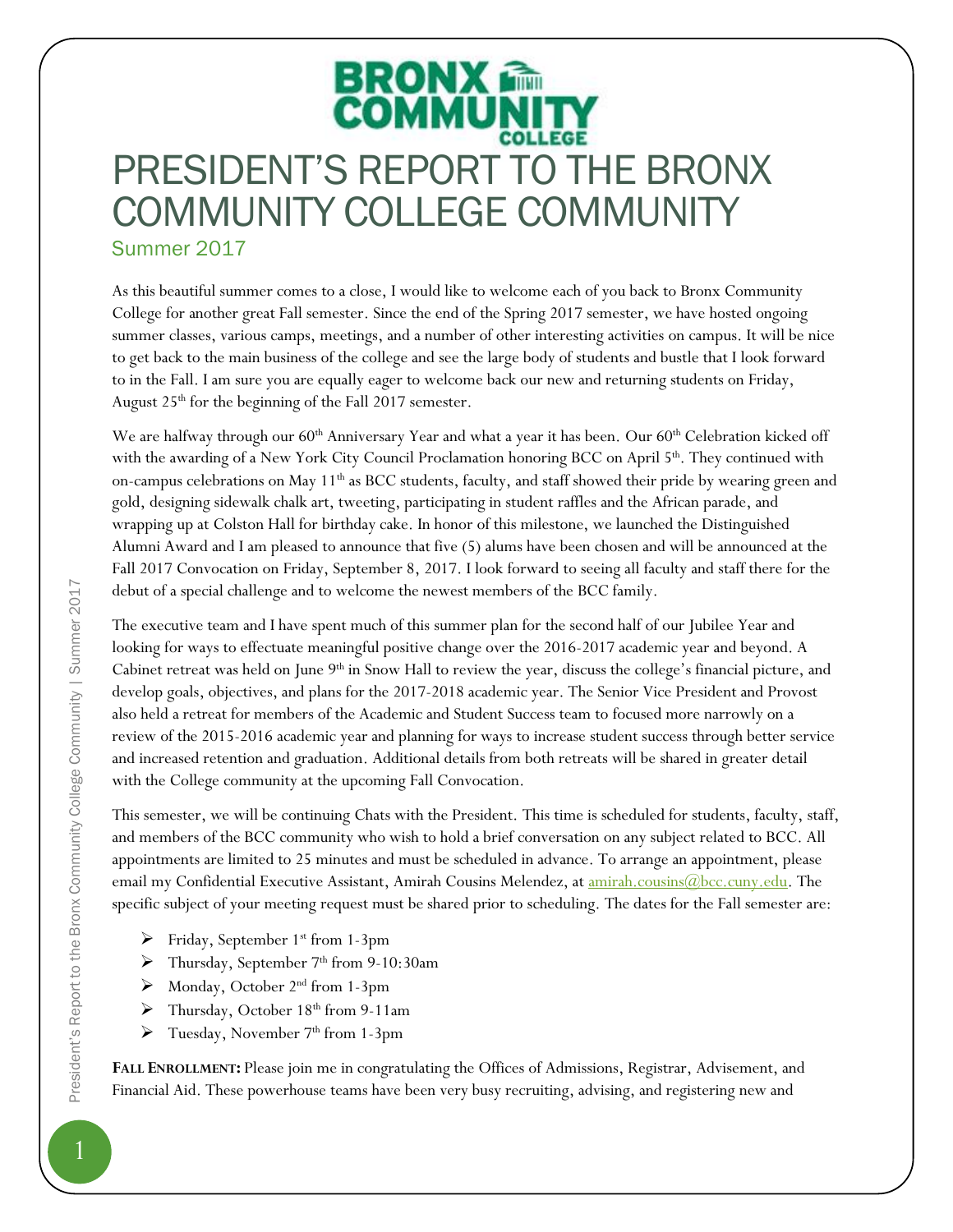

returning students for the Fall semester. At this time, we are paced to meet all internal BCC targets and to meet the CUNY targets for enrollment for the Fall semester. These offices have utilized as many communication methods as possible to reach the greatest number of students. Now that the students are in the door, we need to continue to focus our efforts on the retention and graduation of as many students as we can. This means focusing on remediation and building stronger supports to identify the needs of our students and meet them proactively.

**NEW GOVERNANCE:** The 2016-2017 academic year brought about an updated Governance Plan. This Plan was adopted by the CUNY Board of Trustees in January 2017. I would like to extend my thanks to the members of Senate, Faculty Council, Student Government Association, and all other participants who were instrumental in engaging in thoughtful dialogue and debate about the Plan. Making changes such as these is no easy feat.

**MIDDLE STATES:** This time last year we celebrated the Middle States Commission Higher Education (MSCHE) acceptance of our monitoring report, which was submitted on April 1, 2016. Our next accreditation visit is scheduled for the 2018-2019 academic year and BCC continues to actively plan. The Steering Committee for the MSCHE Self-Study and Evaluation visit was established this past academic year with Jordi Getman-Eraso and Irene R. Delgado serving as Co-Chairs. Simone Rodriguez-Dorestant, Manny Lopez, Alexander Ott, Robert Beuka, Laroi Lawton, Paul Jaijairam, Nancy Ritze, Shylaja Akaraju, Jessenia Paoli, Gina Galligan, and Angela Wambugu Cobb comprise the remainder of the Committee. Thank you to all who have agreed to serve on either the Steering Committee or one of the Standards Committees. This work cannot be done without the help of all hands and minds.

**COMMENCEMENT:** BCC's 57<sup>th</sup> Commencement Ceremony was held on Friday, June 2<sup>nd</sup> on Ohio Field on a gorgeous day. Following Commencement, members of the planning team met to debrief and begin to plan in advance for the  $58<sup>th</sup>$  ceremonies. Suggestions are always welcome and you can feel free to reach out to Manny Lopez or Irene Delgado with ideas for ways in which Commencement and Honors Convocation can be improved.

**GOALS FOR 2017-2018:** I have asked each of the Vice Presidents to identify goals for the upcoming academic year and I have set out five (5) goals that align with BCC and CUNY Strategic Goals. They are as follows:

- Goal 1: Develop and Maintain a Strong Leadership Team and an Effective College
- Goal 2: Increase Student Retention, Success, Learning, and Completion
- $\triangleright$  Goal 3: Maximize Utilization, Allocation and Evaluation of Fiscal, Technological and Facilities Resources to Support Institutional Effectiveness and Student Success
- Goal 4: Support and Enhance Human Resource Development, Systems, and Processes
- Goal 5: Develop and Expand Community and Business Partnerships

These goals were set in response to the Student Enrollment, Performance, and Persistence Metrics, and in response to the concerns and suggestions of students, faculty, staff, and other stakeholders. We assessed retention and graduation rates, enrollment trends by departments and programs, new admissions trends by department and program, graduation trends by departments and programs, graduation survey results on employment status, and course pass rate trends by department. We discussed ways in which faculty and staff could be supported to a greater extent by the BCC administration. This included a review of the COACHE (Collaborative on Academic Careers in Higher Education) survey results. Through the College-wide Personnel & Budget Committee, we developed faculty guidelines for reappointment, tenure, and promotion and templates for curriculum vitae that can be used for both faculty and CLT. We hope that increased transparency in many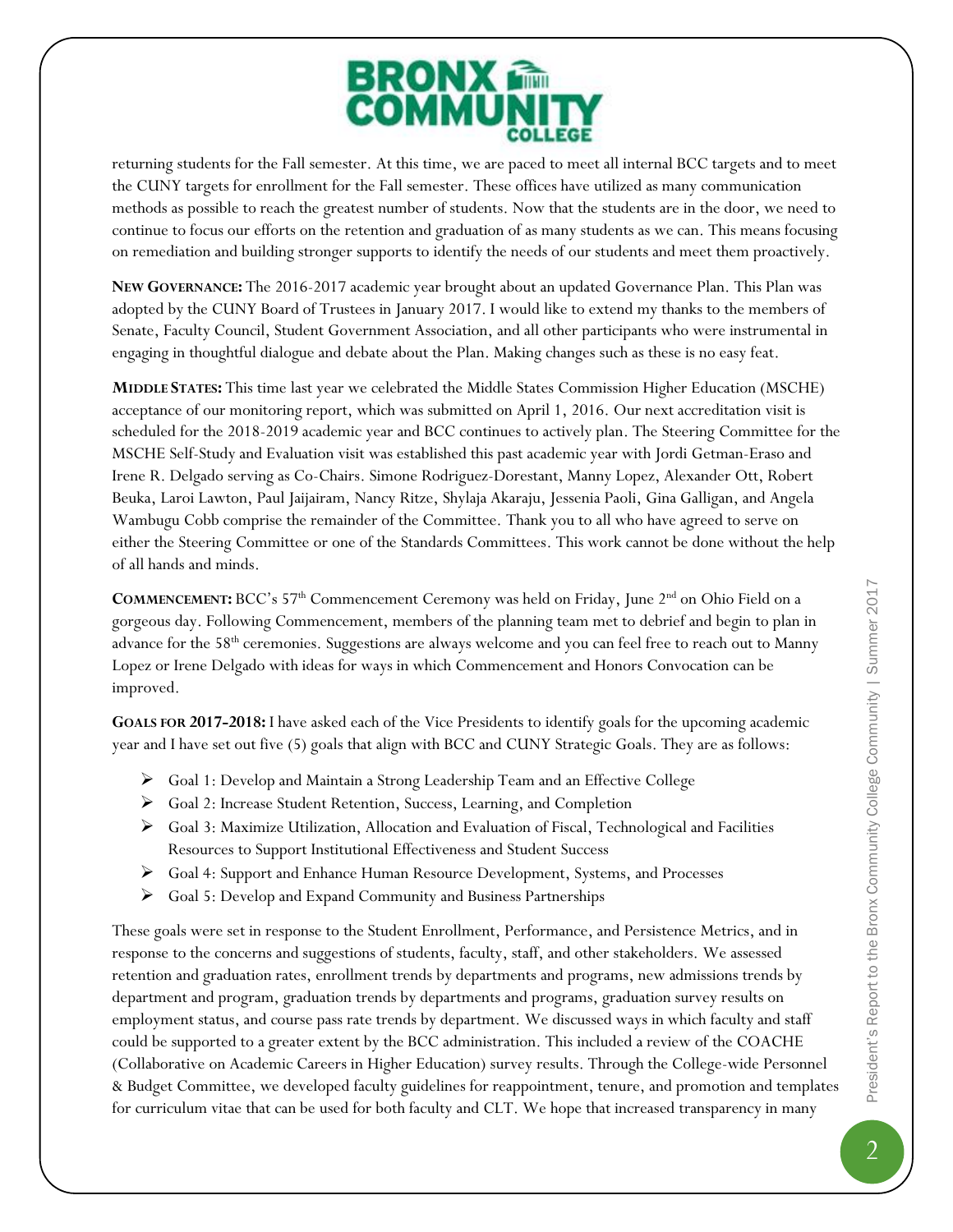

areas will allow faculty and staff to focus on the main goal of Bronx Community College – the success and graduation of our students.

**SPRING 2017 FACULTY & STAFF SATISFACTION SURVEY:** A survey of Faculty and Staff Satisfaction was conducted again this past semester. It identified areas of the greatest satisfaction as Campus Culture, Instructional Environment, Support Services (Faculty and Staff), Services to Students, Personnel Resources, and Physical Environment (Walkways, Pedestrian Traffic Control, and Hallways). The survey also identified areas where we can seek improvements in the upcoming year. These include Academic Preparation of Students, Appropriate Use of Mobile Devices, Physical Environment (Bathrooms, Handicapped Accessibility, and Elevators), and Support for Scholarship and Collaboration. To address the areas needing improvement, I will be offering Presidential Grants again this academic year for ideas that support student success initiatives and research. We continue the bathroom renovation project and movement on funding requests for capital renovation projects. Additionally, the Division of Advancement, Communications and External Relations has nearly completed the search for a full time Grants Officer, who will assist the campus in identifying and seeking opportunities for scholarship and collabration. This Division also continues to seek and provide scholarship opportunities for students and various grant opportunities for faculty and staff.

**FACILITIES AND IT:** There have been exciting technological advances on campus in 2017. In Spring 2017, the BCC Mobile App was completed and launched. To date, approximately 1,000 have registered to use the app. Please encourage students to register and use this helpful tool. We also continue to move forward with the website rebranding and relaunch. Designs and layouts have been chosen and you may have noticed them appearing on the existing website already. The rebranding team will continue to work with all divisions and departments to migrate existing information to the new site and format, as well as create new content to fit the needs of the new website. Also launching soon is the BCC Virtual Tour, which will allow a 360-degree interactive tour of the campus coupled with a guide highlighting features of the campus and our programming.

If you are interested in becoming more involved with technology initiatives on campus, please consider joining the Technology Oversight Committee or one of the newly-formed Community of Interest Technology Advisory Workgroups. These groups are working to revamp the Technology Planning Process and guide the College's IT strategy, monitor project progress, and report on efforts. A BCC Broadcast was sent out detailing the Workgroup focus areas on Tuesday, August 22<sup>nd</sup>. Please email your name, contact information, and advisory workgroup preference(s) to  $\underline{toc(\mathcal{Q}bcc.cuny.edu}$  by September 15<sup>th</sup>, if you would like to volunteer.

The next phase of scheduled Nichols Hall renovation to accommodate the expansion of ASAP programming on campus is nearing completion and will be ready for occupancy mid-September 2017. The space has been restored to maintain all of the original charm, while allowing for updates for modern office amenities. This renovation includes additional classroom space and accommodations for twenty-plus staff members.

**GRANTS & COMMUNITY ACTIVITIES:** Over the course of the 2016-2017 academic year, a number of awards were granted to BCC. Some notable awards include:

 Bronx Borough President Ruben Diaz, Jr. allocated \$500K, which has a state matching fund of \$500K (for a total of \$1 million dollars), for the renovation of The Hall of Fame Playhouse at Roscoe C. Brown Student Center. These improvements will provide a fully accessible route from the entrance to the exterior entrance of the Hall of Fame Playhouse through the lobby, and onto the stage. The project also includes related upgrades to the telecommunications, AV systems, signage and mechanical equipment.